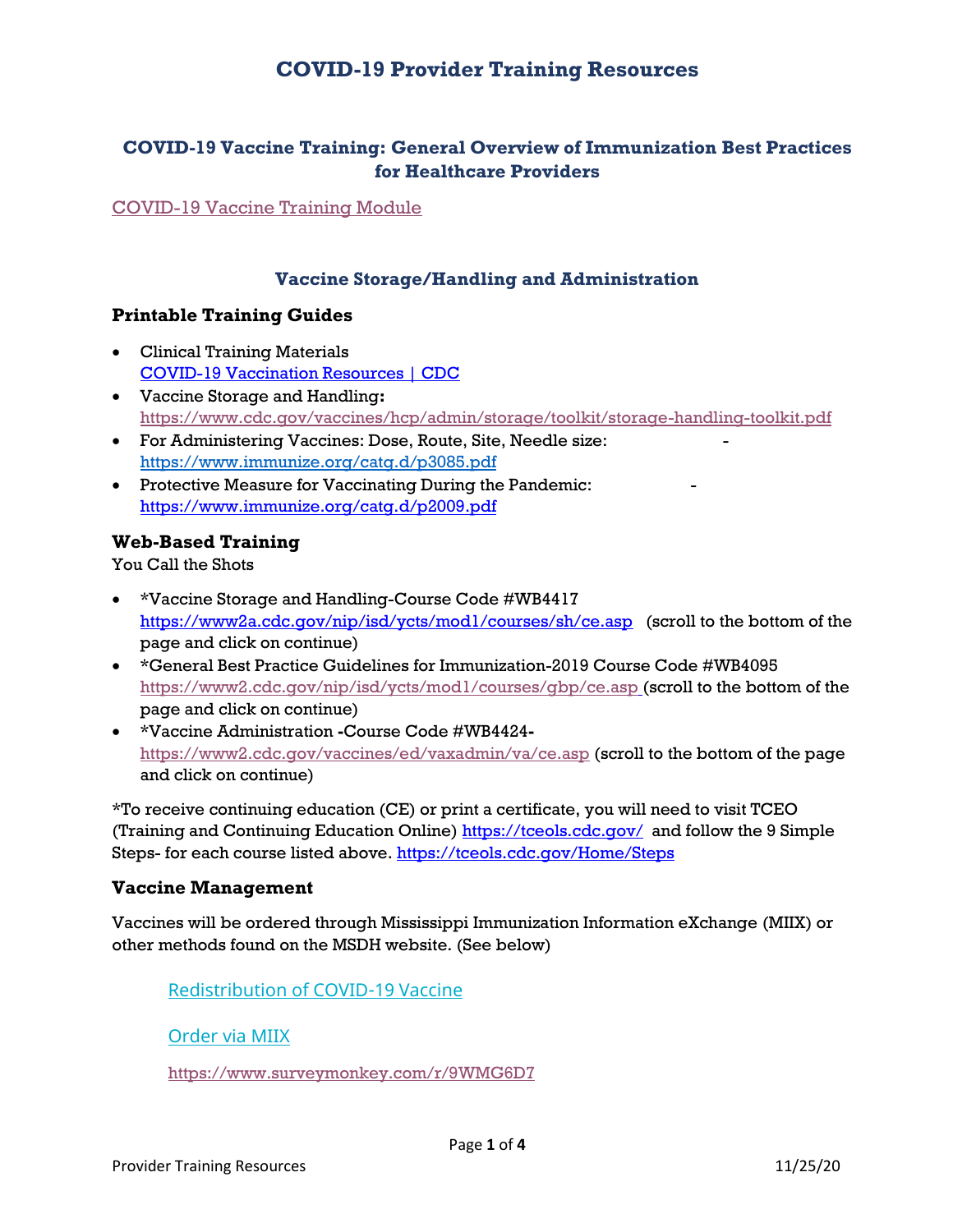#### [Mississippi Immunization Information eXchange \(MIIX\) User Agreement \(smartsheet.com\)](https://app.smartsheet.com/b/form/2d0848eb322543c28667db62fee4ca2f)

To add additional users to an existing account please submit to the smartsheet to request access.

#### **Web-Based Training**

- Vaccine Ordering Management Systems (VOMS) in MIIX [https://documentation.stchome.com/assets/prodfiles/IWeb/Reach/VOMS%20V%202%20](https://documentation.stchome.com/assets/prodfiles/IWeb/Reach/VOMS%20V%202%20or%203%20Vaccine%20Ordering.mov) [or%203%20Vaccine%20Ordering.mov](https://documentation.stchome.com/assets/prodfiles/IWeb/Reach/VOMS%20V%202%20or%203%20Vaccine%20Ordering.mov)
- Receiving Vaccine Inventory in MIIX [https://documentation.stchome.com/assets/prodfiles/IWeb/Reach/VOMS%20V%203%20](https://documentation.stchome.com/assets/prodfiles/IWeb/Reach/VOMS%20V%203%20of%203%20Receiving%20Vaccine.mov) [of%203%20Receiving%20Vaccine.mov](https://documentation.stchome.com/assets/prodfiles/IWeb/Reach/VOMS%20V%203%20of%203%20Receiving%20Vaccine.mov)
- Vaccine Ordering and Transfer Menu Options [https://documentation.stchome.com/assets/prodfiles/IWeb/Reach/VOMS%20%20V%201](https://documentation.stchome.com/assets/prodfiles/IWeb/Reach/VOMS%20%20V%201%20of%203%20Navigating%20Vaccine%20Ordering%20and%20Transfer%20Menu%20Options.mov) [%20of%203%20Navigating%20Vaccine%20Ordering%20and%20Transfer%20Menu%20](https://documentation.stchome.com/assets/prodfiles/IWeb/Reach/VOMS%20%20V%201%20of%203%20Navigating%20Vaccine%20Ordering%20and%20Transfer%20Menu%20Options.mov) [Options.mov](https://documentation.stchome.com/assets/prodfiles/IWeb/Reach/VOMS%20%20V%201%20of%203%20Navigating%20Vaccine%20Ordering%20and%20Transfer%20Menu%20Options.mov)
- Reminder/Recall in MIIX (Providers can use their own reminder/recall system if they have one in place) [https://documentation.stchome.com/assets/prodfiles/IWeb/Jul2018/html/index.htm#t=re](https://documentation.stchome.com/assets/prodfiles/IWeb/Jul2018/html/index.htm#t=reminder_recall.htm) minder recall.htm

#### **Printable Training Guides**

How to Create an Order in [https://documentation.stchome.com/faq/IWeb/iweb\\_orders01.html](https://documentation.stchome.com/faq/IWeb/iweb_orders01.html) 

How to Receive and Order in MIIX [https://documentation.stchome.com/faq/IWeb/iweb\\_orders02.html](https://documentation.stchome.com/faq/IWeb/iweb_orders02.html) 

How to Create a Transfer in MIIX [https://documentation.stchome.com/faq/IWeb/iweb\\_transfers01.html](https://documentation.stchome.com/faq/IWeb/iweb_transfers01.html)

How to Document and Report Vaccine Wastage/Spoilage

COVID 19 Vaccine Wastage - [Smartsheet.com](https://gcc02.safelinks.protection.outlook.com/?url=https%3A%2F%2Fapp.smartsheet.com%2Fb%2Fpublish%3FEQBCT%3Dec2d9263d4934dfbba073aa163559560&data=04%7C01%7CJessica.Weeks%40msdh.ms.gov%7Cd2e56b010ee54fa5753508d989a0c9f6%7C559042dc8bf04d869fc0fbf4c7503c79%7C0%7C0%7C637692145934744812%7CUnknown%7CTWFpbGZsb3d8eyJWIjoiMC4wLjAwMDAiLCJQIjoiV2luMzIiLCJBTiI6Ik1haWwiLCJXVCI6Mn0%3D%7C1000&sdata=m4p9AwyA2iVX3Xl9aVaf33%2FcijYgk1%2BgTHzxtlO7LgM%3D&reserved=0)

#### **Documenting and Reporting Vaccine Administration**

All vaccine administration must be documented in MIIX within 24 hours of administration. This may require manual entry. If the facility's EHR is directly linked to MIIX the vaccine administration will be populated through their EHR entry.

A Vaccine Information Statement (VIS) or Emergency Use Authorization (EUA) fact sheet must be given to the patient before any vaccine is given. <https://www.immunize.org/catg.d/p2027.pdf>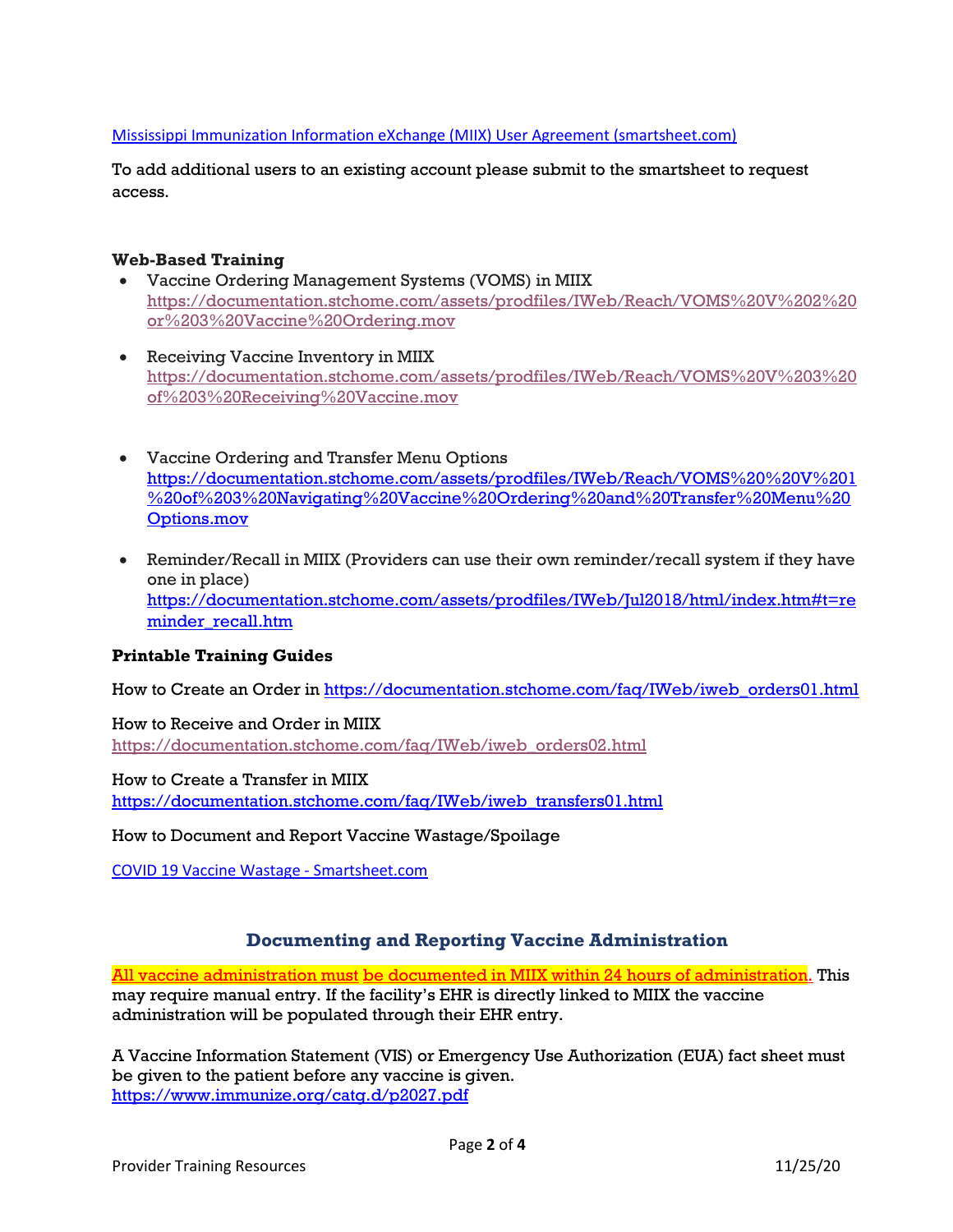Vaccine Administration Record (VAR) must be completed and signed acknowledging that the VIS was given and received. Vaccine Administration could also be used to hand record the administration. However, the information must also be entered into MIIX within 24 hours.

#### **Entering Patients and Vaccinations in MIIX**

1. Go to the login page on the MSDH MIIX Home Page[: https://miixhealthyms.org/siis/](https://miixhealthyms.org/siis/) 

2. If, after logging in to MIIX, you are prompted to select an Organization, Facility, School, VFC PIN, or appropriate category for your agency.

3. Then follow the instructions below:

[https://documentation.stchome.com/assets/prodfiles/IWeb/Mar2018/qrg/IWeb\\_Mar2018\\_Sea](https://documentation.stchome.com/assets/prodfiles/IWeb/Mar2018/qrg/IWeb_Mar2018_SearchAdd_Pts_Vacs_QRG.pdf) [rchAdd\\_Pts\\_Vacs\\_QRG.pdf](https://documentation.stchome.com/assets/prodfiles/IWeb/Mar2018/qrg/IWeb_Mar2018_SearchAdd_Pts_Vacs_QRG.pdf)

4.To add/edit vaccinations in MIIX.

[https://documentation.stchome.com/assets/prodfiles/IWeb/Global/qrg/Add\\_Edit%20Vaccina](https://documentation.stchome.com/assets/prodfiles/IWeb/Global/qrg/Add_Edit%20Vaccinations%20QRG%20-%20Global.pdf) [tions%20QRG%20-%20Global.pdf](https://documentation.stchome.com/assets/prodfiles/IWeb/Global/qrg/Add_Edit%20Vaccinations%20QRG%20-%20Global.pdf)

#### **Reporting Duplicate Patients in MIIX**

[https://documentation.stchome.com/faq/IWeb/iweb\\_patients04.html](https://documentation.stchome.com/faq/IWeb/iweb_patients04.html) 

## **Procedures for reporting moderate and severe adverse events as well as vaccine administration errors to VAERS**

Table of reportable events

[https://vaers.hhs.gov/docs/VAERS\\_Table\\_of\\_Reportable\\_Events\\_Following\\_Vaccination.pdf.](https://vaers.hhs.gov/docs/VAERS_Table_of_Reportable_Events_Following_Vaccination.pdf) The table does not contain adverse events of the COVID-19 vaccine. Once information related to COVID is received, it will be shared.

Reporting adverse events on-line <https://vaers.hhs.gov/esub/index.jsp>

Reporting adverse events with a writable PDF form <https://vaers.hhs.gov/uploadFile/index.jsp>

Vaccine Safety Data Link

<https://www.cdc.gov/vaccinesafety/ensuringsafety/monitoring/vsd/index.html>

CDC's Clinical Immunization Safety Assessment (CISA) Project <https://www.cdc.gov/vaccinesafety/ensuringsafety/monitoring/cisa/>

## **How to submit facility information for COVID-19 vaccination clinics to CDC's Vaccine Finder**

Providers are required to register their clinics/facilities with Vaccine Finder. <https://vaccinefinder.org/>

You will receive an onboarding email from [vaccinefinder@auth.castlighthealth.com](mailto:vaccinefinder@auth.castlighthealth.com). Please add this to your address book and check your junk/spam mail to ensure the email is not missed.

- o Onboarding emails will come from: [vaccinefinder@auth.castlighthealth.com](mailto:vaccinefinder@auth.castlighthealth.com)
- o Technical support team: [vaccinefinder@castlighthealth.com](mailto:vaccinefinder@castlighthealth.com)